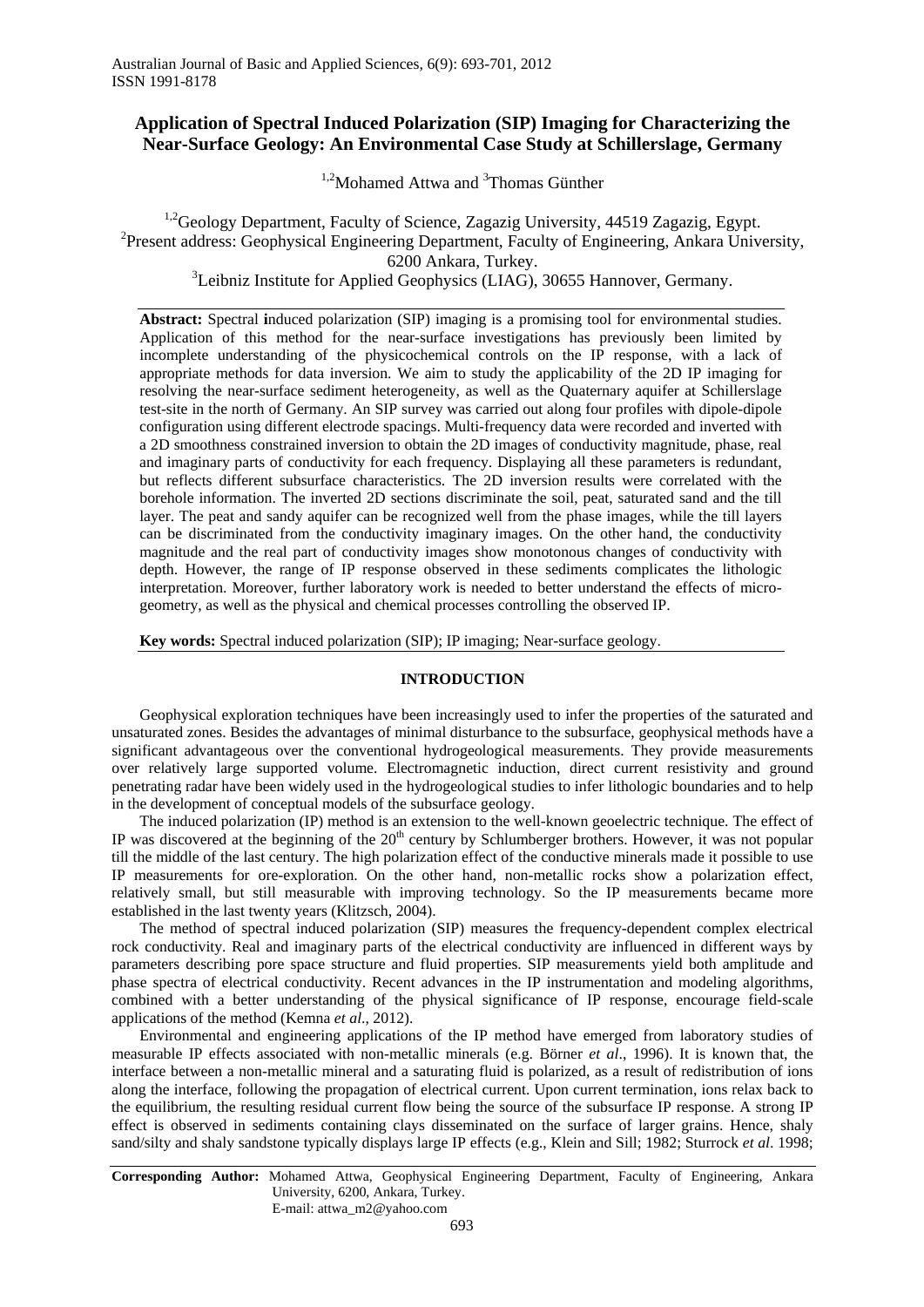Attwa *et al*., 2009; Attwa *et al*., 2011; Attwa, 2012). In contrast, compacted clays are usually associated with low IP effects, as the ohmic conduction dominates current flow. Small measurable IP effects are associated with clean sand and gravel (Vanhala, 1997).

In the present work, surface multi-channel SIP measurements were carried out to study the aquifer characterization of the sand/gravel aquifer at the hydrogeological test-site of Schillerslage, Germany. The role of SIP in discovering the lithologic heterogeneity was emphasized, as these are a fundamental to hydraulic conductivity estimation. Further, the IP response of peat layer intercalated within the sandy aquifer at this testsite, was described. Although the measurements were carried out over a broad frequency range (i.e. SIP), our interpretation was restricted to single low frequency data, to avoid the induction effects at high frequencies.

### *Local Geology:*

The Schillerslage test-site  $(52^{\circ} 29^{\circ} 45^{\circ} N, 9^{\circ} 58^{\circ} 10^{\circ} E)$  is located 20 km northeast of Hannover in the north German plain (Fig.1). The test-site was chosen by Leibniz Institute for Applied Geophysics (LIAG) to assess the different novel geophysical methods. The actual test-site includes 3.5 ha, partly forested, but mostly grassland. Several boreholes were drilled to get cores and soil samples.

The area is characterized by para- and preglacial unconsolidated sediments (Jordan, 1975). The new test site of Schillerslage shows a typical geological structure for the North-Germany Quaternary sediment basin: two sandy aquifers, separated by a fine-grained till layer, are overlying Cretaceous marl (Fig.1). The upper aquifer, down to a depth of 12 to 13 m, consists of medium to partly coarse sands with interbedded thin peat layers. The aquiclude till layer with high clay content is of about 12 to 16 m deep and varies also in thickness. The lower aquifer of 5 m thickness consists of slightly limy medium grey sand and it is overlying the Cretaceous marl.



**Fig. 1:** (top) Schillerslage test-site (Hannover) and (bottom) location of the measurements and local geology according a borehole. A1-A4 are 2D SIP profile numbers.

## *Method and Survey:*

Spectral induced polarization (SIP), also called complex resistivity (Lange and Jacobs, 2005), is an impedance-spectroscopy method to determine the polarization characteristics of soils and rocks. The principles of the method are based on the change of electro-chemical and electronic conductivity caused by variations of mobility of the ions in the electrolyte in the pore spaces of the rocks and therefore also in soil (Seidel and Lange, 2005).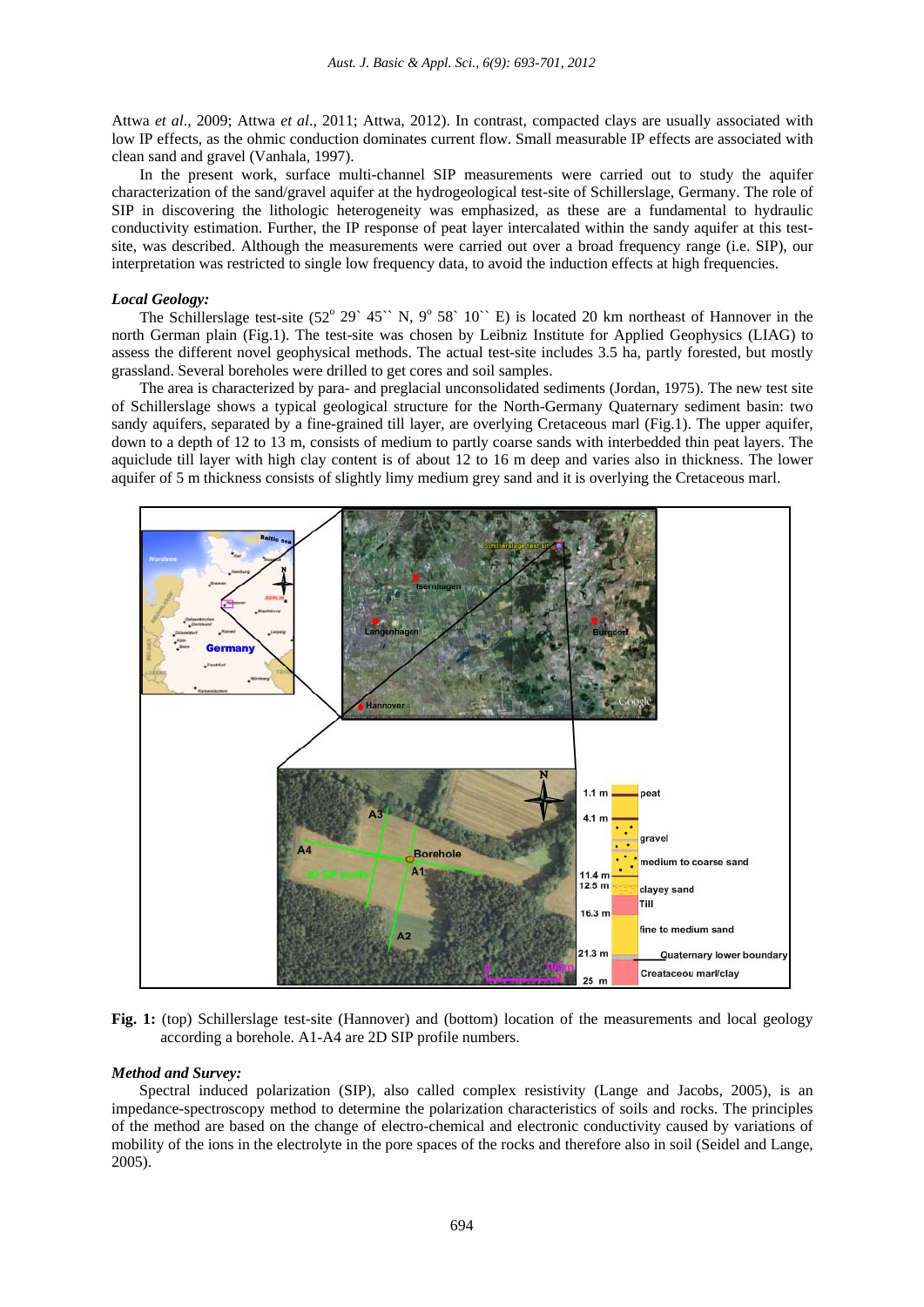In the SIP method, the electric resistivity and phase angle are measured over a wide range of frequencies (typically from 0.625 Hz to 10 kHz). Several authors described the correlation between the frequency spectra and the petrophysical parameters; such as grain size, pore size and tortuosity (e.g. Hördt *et al*., 2009). Recent reviews of the method, including a brief discussion of the underlying mechanisms are given by Slater and Lesmes (2002), Kemna *et al*. (2004), Revil and Florsch, 2010 and Weller *et al*., 2010, and references therein. In the SIP method, the fundamental quantities of interest are the electrical conductivity magnitude  $| \sigma(\omega) |$  and phase  $\varphi(\omega)$  (or the equivalent real and imaginary parts of conductivity) of complex conductivity as a function of frequency as:

$$
|\sigma(\omega)| = ((\sigma')^2 + (\sigma')^2)^{0.5} \tag{1}
$$

 $\sigma' = |\sigma(\omega)|\cos\varphi$  and  $\sigma' = |\sigma(\omega)|\sin\varphi$  (2)

where:  $\omega$  is the angular frequency and  $\sigma'$  and  $\sigma''$  are the real and imaginary parts of the electrical conductivity, respectively.

Spectral induced polarization measurements were carried out along four 2D profiles (Fig.1, bottom). Three of the profiles (A1, A2 and A4) are crossing the location of the drilled borehole. These data were recorded with a broad frequency range, from 0.625 Hz to 10 kHz. The 2D profiles were measured using 36 electrodes with different electrode spacings to obtain different subsurface geological information, and to characterize the heterogeneity and subsurface sandy aquifers. To minimize the induction effects (Hördt *et al*., 2007), the dipoledipole configuration was used to acquire the 2D IP data. The A1 profile was measured using 2 m electrode spacing. Electrode spacings of 4 m, 5 m and 7 m were used to acquire the 2D data across the A3, A2 and A4 profiles, respectively (Fig.1, bottom). Profiles A1 and A3 are crossing at a borehole with known lithology, to control the inversion procedures of the IP data.

# *Data Recording and 2D Inversion:*

In the present survey, the multichannel equipment SIP256C (Fig. 2) by Radic Research (Radic *et al*., 1998 and Radic, 2004) was used to collect the data along the four profiles. In this system, each steel electrode is connected to a remote unit, which registered the voltage and current measurements, digitized the data and transferred them to a controlling PC through a fiber optics cable, to avoid the interference of the current supply cables with the voltage dipoles. Acquisition of the very low frequency data is limited by the data acquisition time. For one profile, it is several hours (more than 2 hours) and can easily become excessive, if even lower frequencies (< 0.625 Hz) are required, even though the system efficiently measures the voltages at all receiver channels simultaneously.



**Fig. 2:** The multichannel SIP equipment by Radic Research (Radic 2004) in operation at a Schillerslage test site in North Germany.

For the SIP data, inspection of the complex resistivity data is required to select the best frequencies for the 2D inversion process. To detect the EM coupling effect, the measured SIP data were plotted vs. frequencies for different dipole lengths. Figure 3 shows a sample of a SIP measured data set that, displayed as  $\varphi_a$  (bottom) vs. frequencies, using 2 m dipole length with different dipole distances. The *φ<sup>a</sup>* values are almost constant over a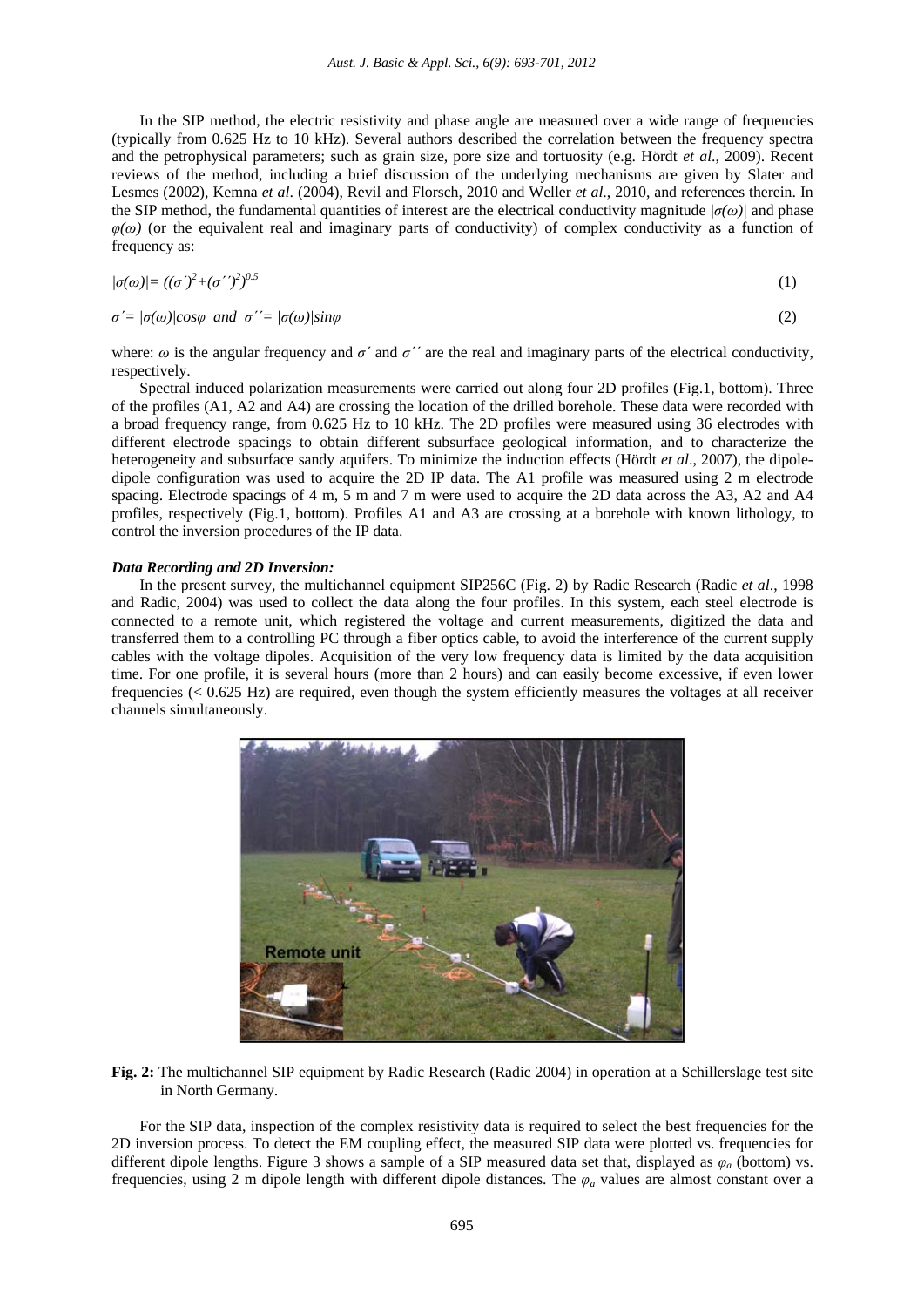limited range of frequencies up to 10 Hz and show capacitive coupling at higher frequencies (> 10 Hz). The capacitance is created by wires, chassis, and other, metal components of electronic equipment and field wires. Attempts have been made to remove the capacitive coupling from the data (e.g., Xiang *et al*., 2002 and Radic, 2004), but here we used data in the range below 10 Hz, where the data were not significantly affected.

Data processing and inversion were carried out using DC2DInvRes software (Günther, 2004). This software uses finite difference forward modeling to calculate the apparent resistivity values and the non-linear leastsquare optimization technique is used for inversion routine (deGroot-Hedlin and Constable, 1990 and Loke and Barker, 1996). A Gauss-Newton algorithm, using smoothness constraint with fixed regularization, was chosen for the 2D inversion. The 2D inversion algorithm was implemented for a global regularization scheme, using a first-order smoothness constraint (Günther, 2004). As introduced by Constable *et al*. (1987), different weights were used for horizontal and vertical model boundaries; such that:  $a_x = \lambda$  and  $a_y = \lambda w_y$ . The regularization parameter ( $\lambda$ ) is a weight for the model smoothness constrains against the data misfit. A small value of  $\lambda$  (or  $w_z$ ) will produce a highly structured model with huge parameter contrasts, explaining the data well, whereas a big value will not be able to fit the data, but provides a smooth model.



**Fig. 3:** Phase vs. frequency of dipole-dipole array, 2 m in length with different dipole distances.

To avoid the distortion by the coupling effect, only low frequency data were used in the inversion process. The 2D processing included the rejection of bad quality data points from the measured data, i.e. for which the stacking error was above 1%. In addition, in absence of reciprocal data, 3% error was added to the stacking error to account for systematic error components. In the IP inversion process, first the DC potentials are inverted to recover a background resistivity magnitude and then the distribution of phase can be found by linearizing the IP data equation and solving a linear inverse problem (Beard *et al*., 1996 and Kemna, 2000). After each iteration, an improved resistivity estimate is sought and eventually the procedure stops until certain convergence criteria are met.

Figure 4 shows an example of a processed complex resistivity data set (1091points) along profile A1 (Fig. 1) at 0.625 Hz in the form of apparent resistivity sections (left) and histograms (right); note that the A1 profile length is related to the A4 profile (see Fig.1). In this data set, it was observed that, for larger dipole distances, the measured phase values were higher than the surrounding points, which can be attributed to the EM coupling. It is clear that, the pseudo-sections do not exhibit a clear layering, but show variations in the  $|\rho_a|$  and  $\varphi_a$  values. In general, the inversion process is able to simulate the measured data. In addition, because of using an asymmetrical dipole-dipole configuration, i.e., unequal dipole length, the values of dipole length *a* cannot be written on the z-axis of either  $|\rho_a|$  and  $\varphi_a$  pseudo sections (Fig. 4, top and bottom, respectively).

#### *Results:*

Figure 5 shows the results of the electrical resistivity tomography (ERT) survey of the profile A1 (Fig. 1, bottom). The inspection of SIP inverted data in comparison with the borehole information indicates that IP response can be presented using the low frequency (e.g., 0.625 Hz) IP data to avoid the EM coupling effect. The inversion results of 0.625 Hz were enlarged and presented in the form of conductivity magnitude  $|\sigma|$ , the conductivity real part  $\sigma'$ , the phase  $\varphi$  and the conductivity imaginary part  $\sigma''$ . Both the phase and magnitude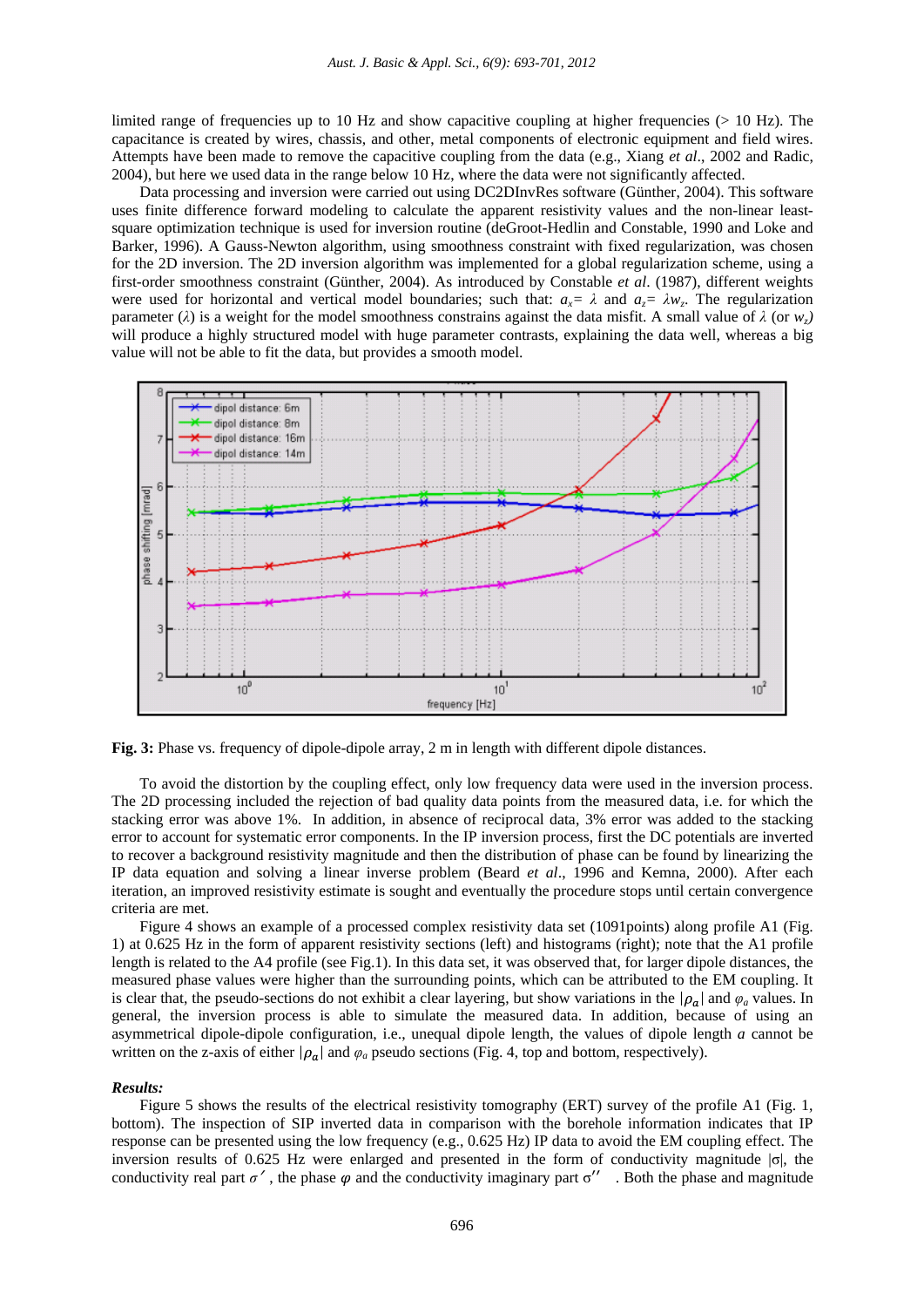parameters are independent. On the other hand, both the real and imaginary parameters are equal to the multiplication of the independent parameters  $|\sigma|$  and  $\varphi$ . The images coincide well with the available borehole data. For the 2D inversion, the regularization anisotropy was set to  $w = a/a = 0.01$ , in order to achieve predominantly layered structures. A good agreement can be observed between the borehole data and the phase inversion results.



**Fig. 4:** Top: (left) phase pseudosection and (right) histogram at 0.625 Hz. Bottom: (left) measured apparent resistivity section and (right) histogram at 0.625 Hz.

In general, |σ| and *σ`* are directly proportional to the electrolytic conduction in connected pore spaces by ionic migration. Therefore, the conductivity magnitude images (Fig. 5a) and the real conductivity images (Fig. 5b) show the same features of an upper low conductive layer (< 0.0063 S/m), with 11 m maximum thickness, corresponding to the upper sandy aquifer. The discrimination between the heterogeneities of thin layers within the upper sandy aquifer cannot be achieved from the  $|\sigma|$  and  $\sigma$ <sup>*'*</sup> images. The sandy aquifer overlies a high conductivity layer  $(-0.015 \text{ S/m})$ , that corresponds to till layer.

The phase images (Fig. 5c) show additional geologic information within the unconsolidated deposits. The phase image shows an upper layer of low phase values, corresponding to the near surface sandy layer. This layer overlies a moderate phases ( $\sim$  9 mrad), which corresponds to the peat layer. At  $\sim$  1.87 m depth, a third low phase layer can be observed, which corresponds to the upper sandy aquifer. At about 13 m depth, there is a sharp boundary between low  $(< 4$  mrad) and high phase values  $(> 13$  mrad), which corresponds to the boundary between the lower sandy aquifer and the till layer. The upper sandy aquifer, of low phase values, coincidences with the borehole data.

The discrimination between the fine sediments and/or clay and the sandy layer can be even better imaged and characterized by the imaginary part (Fig. 5d), which is a combination of the magnitude and phase data, but it is dominated by the conductivity magnitude values. A shallow medium conductivity layer can be observed at ~1.2 m (Fig. 5d), corresponding to the peat occurrence. The images of imaginary part show a highly conductive layer at  $\sim$ 12 m. It corresponds to the till layer and clay. It is clear that the imaginary conductivity image introduces new information about the lithologic heterogeneity within the Quaternary unconsolidated sediments compared to the real conductivity image.

The study of both the sensitivity analysis and the inversion results of IP data are redundant to evaluate the accuracy of the interpretation. According to Günther (2004), the zones of higher coverage values indicate that, the reliable parts of the model as derived from the inverted data. Consequently, the maximum depth of sensitive area is about 17 m (Fig. 5e) and beyond this depth, the data will lose the capability to resolve the heterogeneity between sedimentary layers. Accordingly, the heterogeneity within the upper aquifer can be well recognized (Fig. 5e).

The inversion results of the other 2D profiles (A2 to A4) showed no great differences to A1, except for penetration depth. To avoid the repetition of the 2D models interpretation, the models are shown in the form of 3D fence diagrams (Figs. 6). Similar to the A1 profile, we choose the 0.625 Hz data for presentation and further discussion, using the same regularization parameter of the z-weight  $(w_7)$ .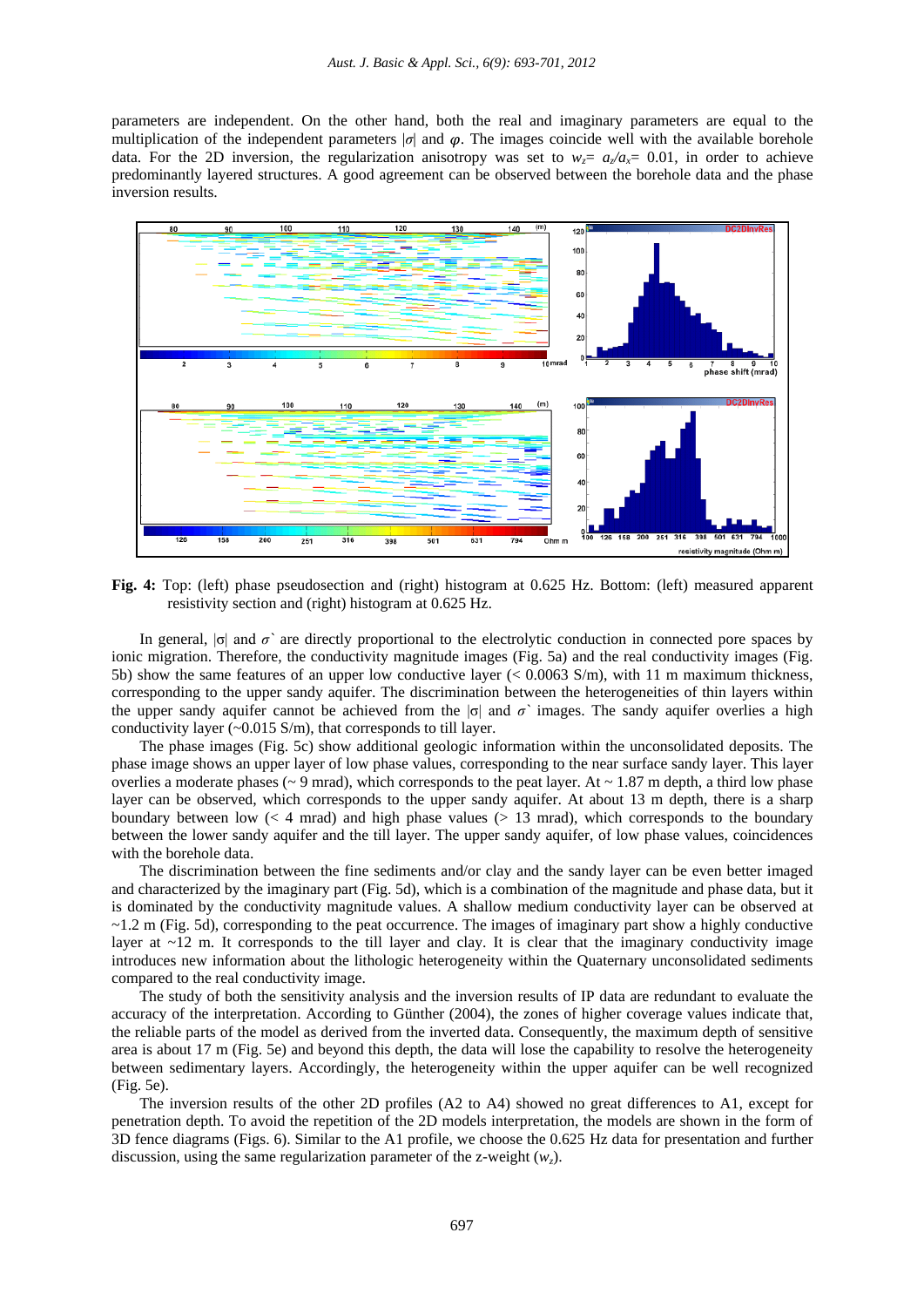

**Fig. 5:** Conductivity magnitude (a), real part of conductivity (b), phase shift (c), imaginary part of conductivity (d) and coverage section (e) of profile A1 in the 2D image plane as determined by complex resistivity inversion at 0.625 Hz. The A1 profile length is related to the A4 profile (see Fig.1).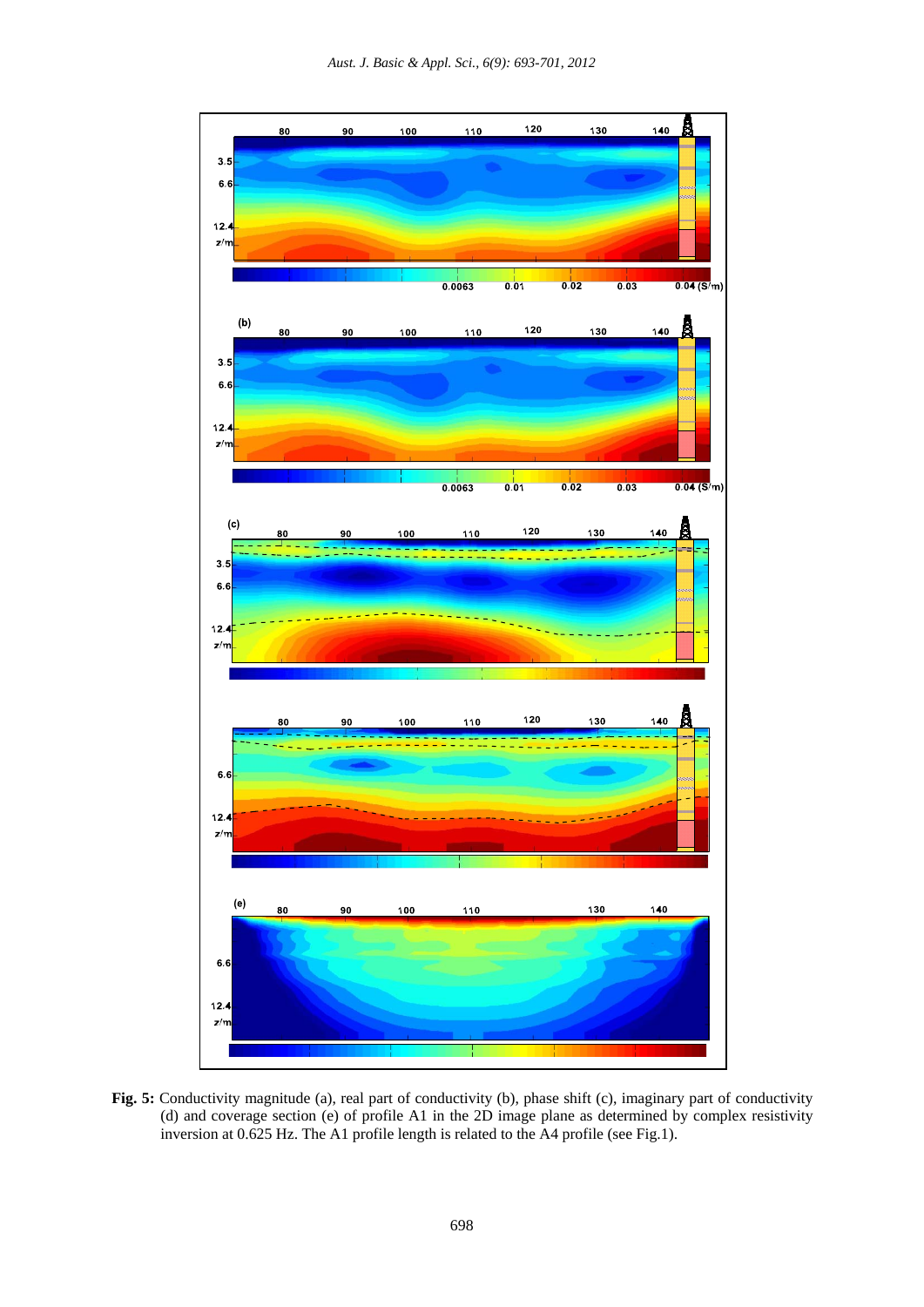

**Fig. 6:** 3D fence diagram of ERT in the form of Conductivity magnitude (a), phase shift (b) and imaginary part of conductivity (c) at 0.625 Hz. A2, A3 and A4 are the 2D profile numbers, for location see Fig. 1.

Figure 6 reflects that, displaying all the three parameters, i.e. conductivity magnitude, phase and imaginary part of the conductivity, is redundant. The fence diagram indicates that, below the resistive soil, the conductivity magnitude (Fig. 6a) monotonically increases with depth. The conductivity phase (Fig. 6b) behaves differently, showing a thin layer with high values roughly at 4 m depth, embedded between a zone of medium phase shift, which overlies a very low phase shift layer, corresponding to the upper sandy aquifer. At about 12 m depth, a very high phase shift layer can be observed, which corresponds to the till layer. Its thickness is about 7 m, except for the eastern part of the area (i.e. A4, see Fig. 1), where it cannot detect its thickness. This can be attributed to the low data coverage at the eastern part of profile A4, which was caused by using the asymmetrical dipoledipole array and rejecting the bad quality data points. This layer overlies a medium to low phase shift layer.

## *Discussion:*

The previous work has shown the phase and imaginary conductivity images may reflect different subsurface characteristics and thus looking at both of them can be instructive (Kemna *et al*., 2004). Figure 6c shows an agreement with the available borehole lithologic information (Fig.1), which can be attributed to the increase of *σ΄΄* with the pore-surface-related internal surface. However, due to the smoothness constraint, the different layers are not well defined and cannot easily be related to the known lithology. The high values of the imaginary conductivity (Fig. 6c) can be attributed to the till layer. The disappearance of this layer at 23.6 m depth can be caused by the low data coverage. The near surface alyer of high imaginary part of conductivity values, corresponding to the peat layer, can be observed along A2 and A3 only. The absence of this layer along A4 profile can be related to the use of 7 m electrode spacing during the data acquisition.

The overall images (Fig. 6) reflect the anticipated geology: well defined zones, as well as predominately horizontal and smooth lateral variations within the zones. The images look realistic and coincid well with the known lithology given in Fig. 1. The near-surface thin peat layer between 1 m and 4 m appears as a distinct layer with low conductivity magnitude and high phase shift. The imaginary conductivity images of both A2 and A3 profiles (Fig. 6c) show good distinction of the near-surface peat layers. On the other hand, there is a little discrimination of the near-surface peat layer in the *σ΄΄* image along A4 profile indicating that, the electrical property variations within the near-surface layer are below the resolution limit. This can be attributed to the increase of the electrode spacing during the data acquisition of A4, which decreases the resolution of the 2D model and, consequently, the conductivity magnitude is dominated over phase shift parameter. The top of the upper sandy aquifer appears in the phase image as sharp boundary, whereas it is less prominent in the conductivity magnitudes. A sharp contact between the upper sand aquifer and the till layer can be well defined from both phase and imaginary conductivity images (Fig. 6 b and c). It is noticed that, the lower sandy aquifer cannot be differentiated from the upper till layer. This can be attributed to the presence of a high phase layer (till) above the lower aquifer, which decreases the resolution with increasing depth, and/or the low data coverage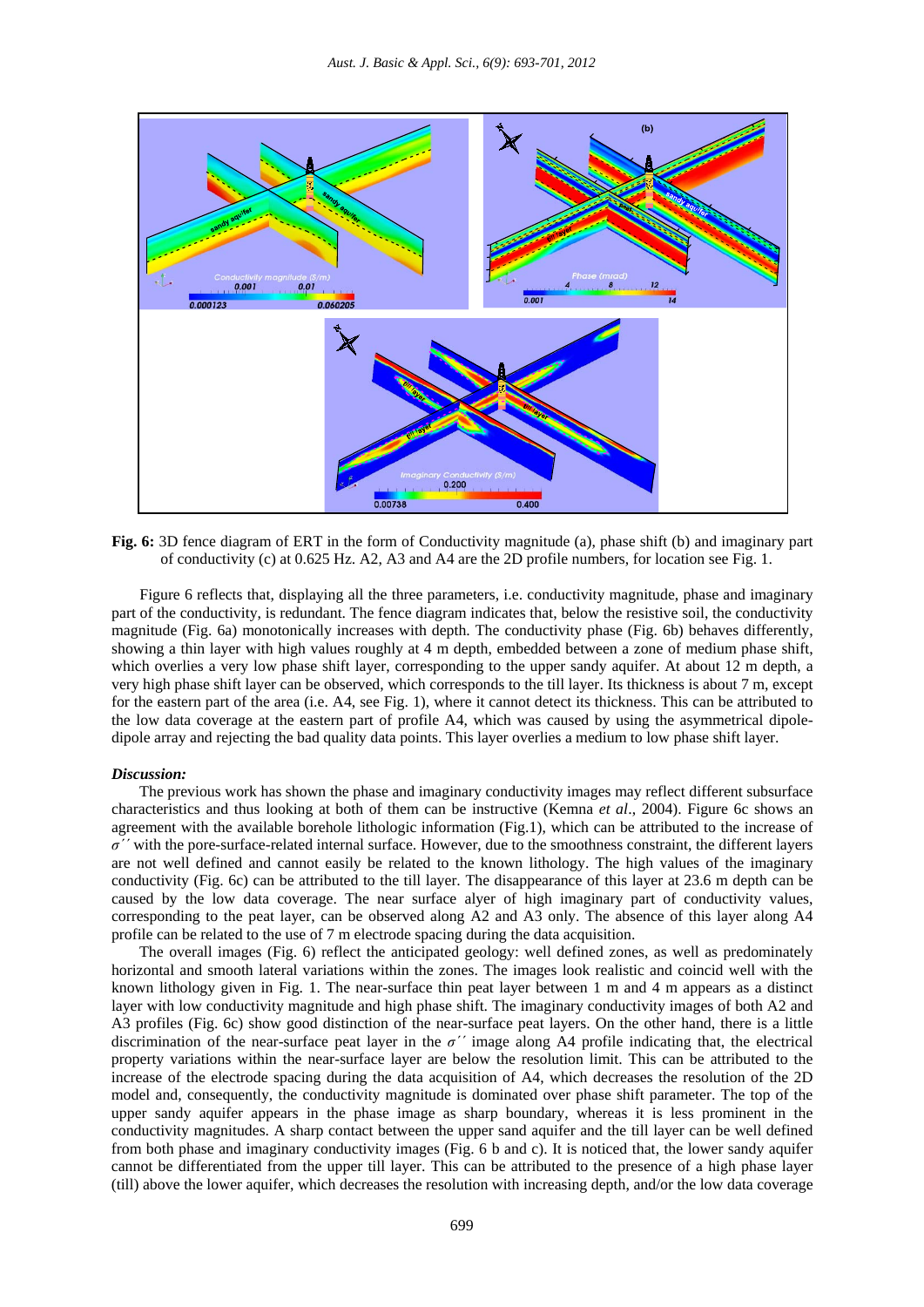with increasing the depth. Similarly, at about 23.6 m depth, the Cretaceous marl layer of low phase values (< 7 mrad) cannot be recognized at the eastern part of the profile A4.

In Figs. 5 and 6, the inverted model parameters illustrate how the phase shift and imaginary part of conductivity discriminate between the polarization and bulk conduction effects. Based on the inversion results of the 2D profiles, it is clear that, the upper aquifer can be well defined, but we still have limitations in imaging the lower one. These limitations include an electromagnetic coupling with increasing the current electrode spacing and the penetration depth of the 2D imaging. In general, our field inversion results indicate that, the upper and lower boundaries of the upper aquifer  $(1<sup>st</sup>)$  can be well defined from the phase values. The upper boundary of the lower sandy aquifer  $(2<sup>nd</sup>)$  is deeper than in reality, which can be attributed to the electrical behavior at resistivity boundaries; more current will travel through conductive (till) layer in preference to resistive (sands) layers. The results is that the current density at the upper boundary of the lower sandy aquifer is decreased, and so the potential gradient will decrease across the boundary (Kilner *et al*., 2005).

The value of the IP measurement is that, it helps to distinguish the saturated sandy aquifers from the clayrich zones (e.g., till and peat), which exhibit low resistivity, but relatively high chargeability. Zanetti *et al*. (2011) reported high phase values for the buried tree root samples using laboratory experiments. They showed that a regular distribution of the pore size in diffuse porous woods leads to a stronger polarization effect. Because the peat layer also contains plant remains, the 2D IP profiles show a high polarization effect.

#### *Conclusions:*

The presented field study results illustrate the general value of IP imaging for improved subsurface characterization, as it provides unique information on the strength of low-frequency polarization occurring in the subsurface. Our study highlights the potential value of IP imaging for differentiating lithological units and characterizing the heterogeneity of these units. The subsurface of the area under consideration is characterized by strong variations in the subsurface conditions as a result of the heterogeneity of its constitutes and can change over short distances. The phase and imaginary conductivity images (SIP measurements) reflect independent subsurface characteristics. Whereas the real conductivity is a function of both electrolytic and surface conductivity terms, the imaginary conductivity is predominantly a measure of surface conductivity, and thus well correlated with fine sediments of peat and till layers. Similarly, the conductivity phase reveals an accurate detection of the peat and till layers compared to the real resistivity image. However, it is clear that the IP imaging has a limited applicability especially in existence of highly heterogeneity because the resolution decreases with increasing depth. Smooth model inversion with adapted regularization parameters improves the interpretability of IP data. Consequently, the use of IP imaging favors for investigating lithologic variability in near-surface, unconsolidated sediments.

Further fundamental investigations of the dependence of IP effect on the key lithologic parameters are required. In addition to further work, including SIP lab measurements, is recommended to study the spectral behavior of the till layer.

# **ACKNOWLEDGMENT**

Our investigations were a part of the hydrogeophysical research project at Schillerslage test site, Leibniz Institute for Applied Geophysics (LIAG), Hannover, Germany. I wish to extend warm thanks to Raphael Holland for his help and assistance during the field work. I also thank the Scientific Research Council of Turkey (TÜBITAK) for assistance in publishing this manuscript.

#### **REFERENCES**

Attwa, M., 2012. Electrical methods: A practical guide for resistivity imaging and hydrogeophysics. LAP LAMBERT Academic Publishing GmbH and Co. KG, 218 pp.

Attwa, M., T. Günther, M. Grinat and F. Binot, 2009. Transimissivity estimation from sounding data of Holocene tidal flat deposits in the North Eastern part of Cuxhaven, Germany. Extended Abstracts, Near Surface Geophysics - 15th European Meeting of Environmental and Engineering Geophysics, 29.

Attwa, M., T. Günther, M. Grinat and F. Binot, 2011. Evaluation of DC, FDEM and SIP resistivity methods for imaging a perched saltwater and shallow channel within coastal tidal sediments, Germany. Journal of Applied Geophysics, 75: 656-670.

Beard, L.B., G.W. Hohmann and A.C. Tripp, 1996. Fast resistivity/IP inversion using a low contrast approximation. Geophysics, 61: 169-179.

Börner, F.D., W. Schopper and A. Weller, 1996. Evaluation of transport and storage properties in the soils and groundwater zone from induced polarization measurements. Geophysical Prospecting, 44: 583-601, doi:10.1111/j.1365-2478.1996.tb00167.x.

Constable, S.C., R.L. Parker and C.G. Constable, 1987. Occam's inversion: A practical algorithm for generating smooth models from EM sounding data. Geophysics, 52: 289-300.